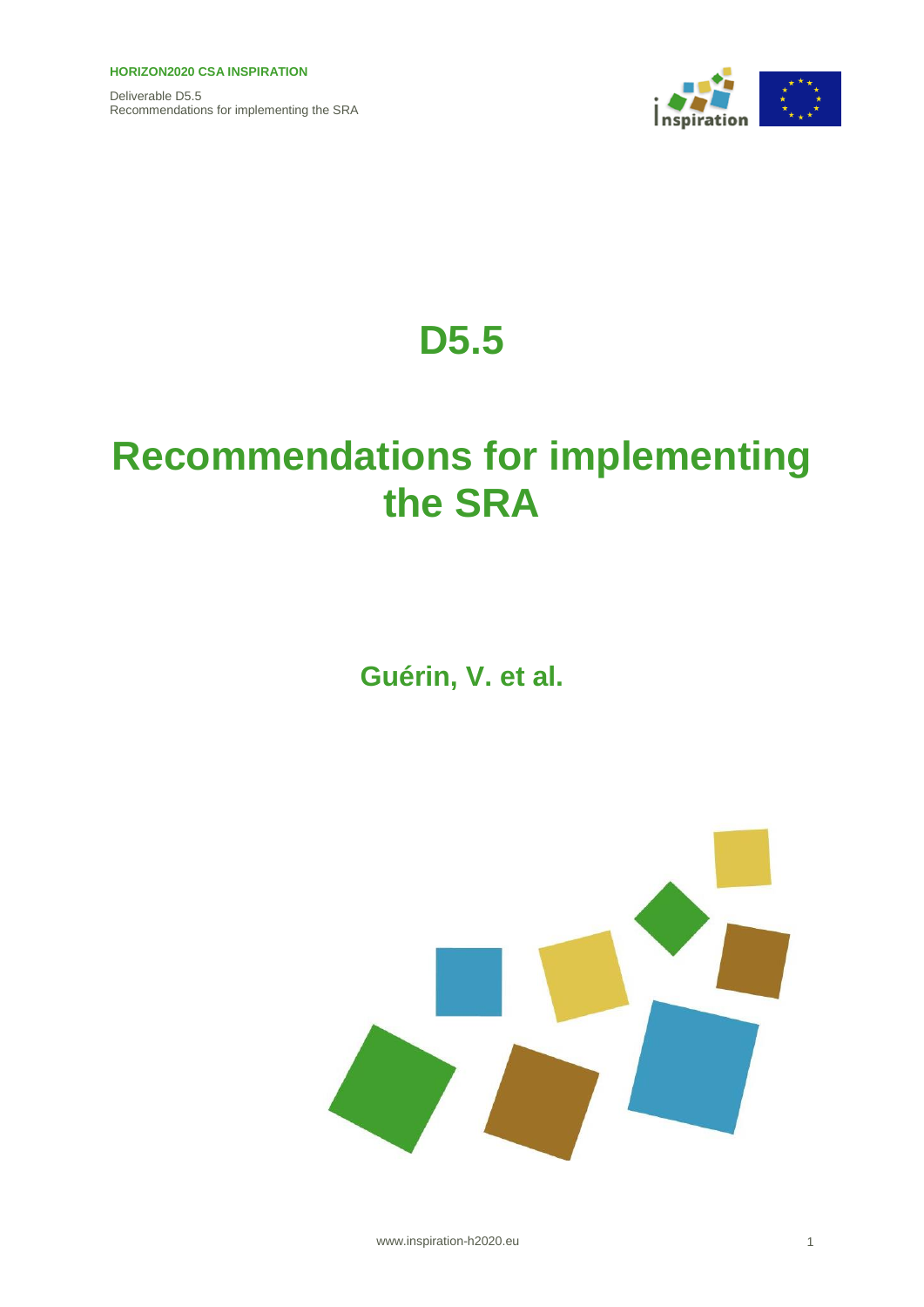Deliverable D5.5 Recommendations for implementing the SRA



## **Document information**

| Project acronym:             | <b>INSPIRATION</b>                                                            |  |  |  |
|------------------------------|-------------------------------------------------------------------------------|--|--|--|
| Project full title:          | INtegrated Spatial Planning, land use and soil management Research<br>ActTION |  |  |  |
| Project type:                | Coordination and Support Action (CSA)                                         |  |  |  |
| EC Grant agreement no.:      | 642372                                                                        |  |  |  |
| Project starting / end date: | $1^{st}$ March 2015 (month 1) / $28^{th}$ February 2018 (month 36)            |  |  |  |
| Website:                     | www.inspiration-h2020.eu                                                      |  |  |  |
| Document status / date:      | Final version as of 31/01/2018                                                |  |  |  |
| Deliverable No.:             | D <sub>5.5</sub>                                                              |  |  |  |
| Responsible participant:     | BRGM (participant number 2)                                                   |  |  |  |
| Due date of deliverable:     | 31/01/2018                                                                    |  |  |  |
| Actual submission date:      | 30/01/2018                                                                    |  |  |  |
| <b>Dissemination level:</b>  | PU - Public                                                                   |  |  |  |
| Authors:                     | Valérie Guérin (BRGM), Annette Gatchett (US-EPA), Paul Nathanail              |  |  |  |
|                              | (UoN), Stephan Bartke (UBA)                                                   |  |  |  |
| Contact:                     | <b>INSPIRATION</b><br>Grimski<br>coordinators<br>(UBA),<br>e-mail:<br>Detlef  |  |  |  |
|                              | detlef.grimski@uba.de<br>(UBA),<br>Stephan<br>Bartke<br>e-mail:<br>or         |  |  |  |
|                              | stephan.bartke@uba.de                                                         |  |  |  |

To be cited as:

Guérin V., Gatchett A., Nathanail P. and Bartke S. (2018): Recommendations for implementing the SRA. Final version as of 30.01.2018 of deliverable D5.5 of the HORIZON 2020 project INSPIRATION. EC Grant agreement no: 642372, UBA: Dessau-Roßlau, Germany.

Disclaimer:

This document's contents are not intended to replace consultation of any applicable legal sources or the necessary advice of a legal expert, where appropriate. All information in this document is provided "as is" and no guarantee or warranty is given that the information is fit for any particular purpose. The user, therefore, uses the information at its sole risk and liability. For the avoidance of all doubts, the European Commission has no liability in respect of this document, which is merely representing the authors' view.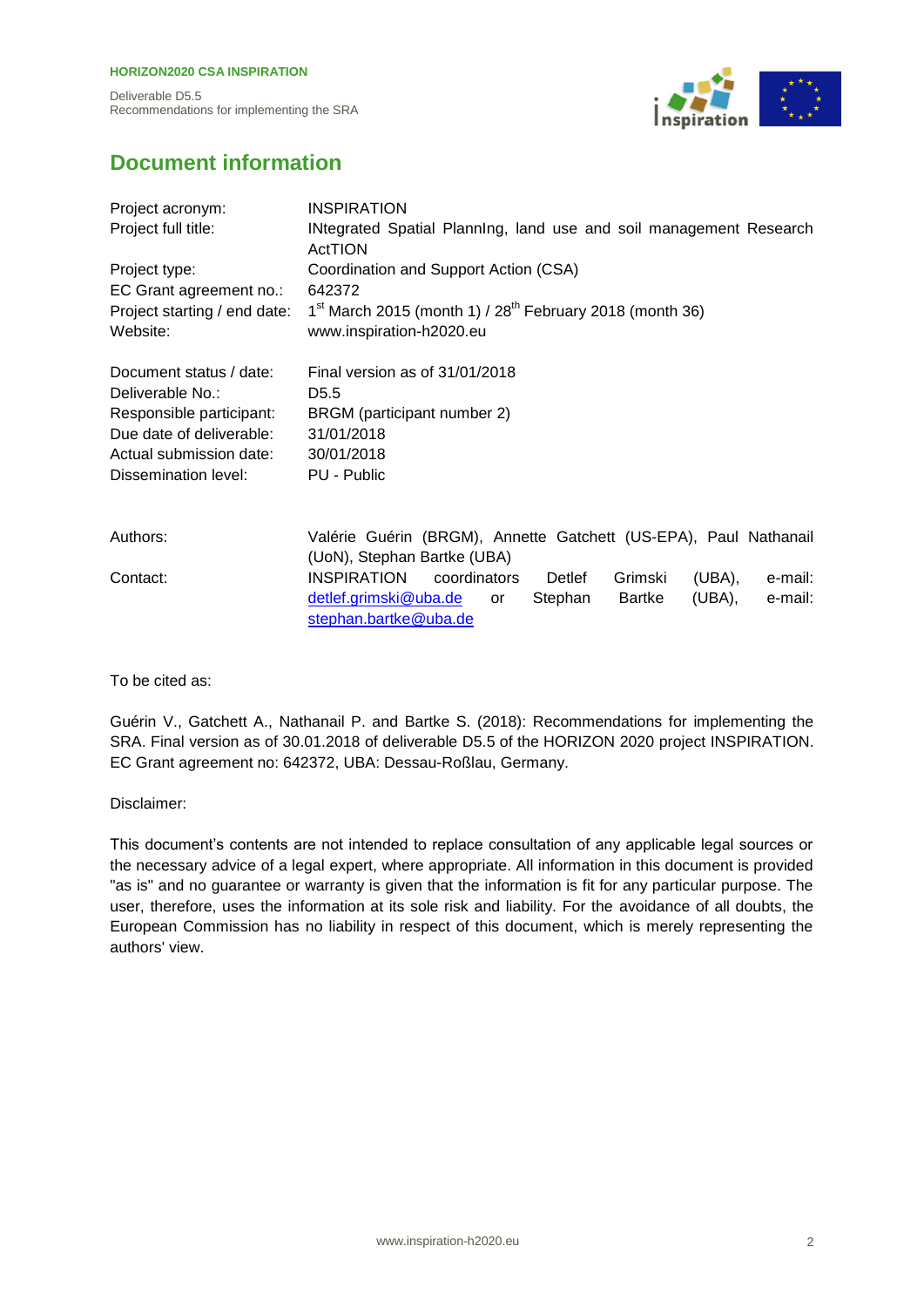

## **D5.5: Recommendations for implementing the SRA**

## **Content**

| 1. |      |                                                               |  |
|----|------|---------------------------------------------------------------|--|
| 2. |      | Recommendation for disseminating and implementing the SRA5    |  |
|    | 2.1. |                                                               |  |
|    |      |                                                               |  |
|    |      |                                                               |  |
|    |      |                                                               |  |
|    |      |                                                               |  |
|    |      |                                                               |  |
|    |      |                                                               |  |
|    |      |                                                               |  |
|    | 2.3. | Recommendations from participants of INSPIRATION final event7 |  |
| 3. |      |                                                               |  |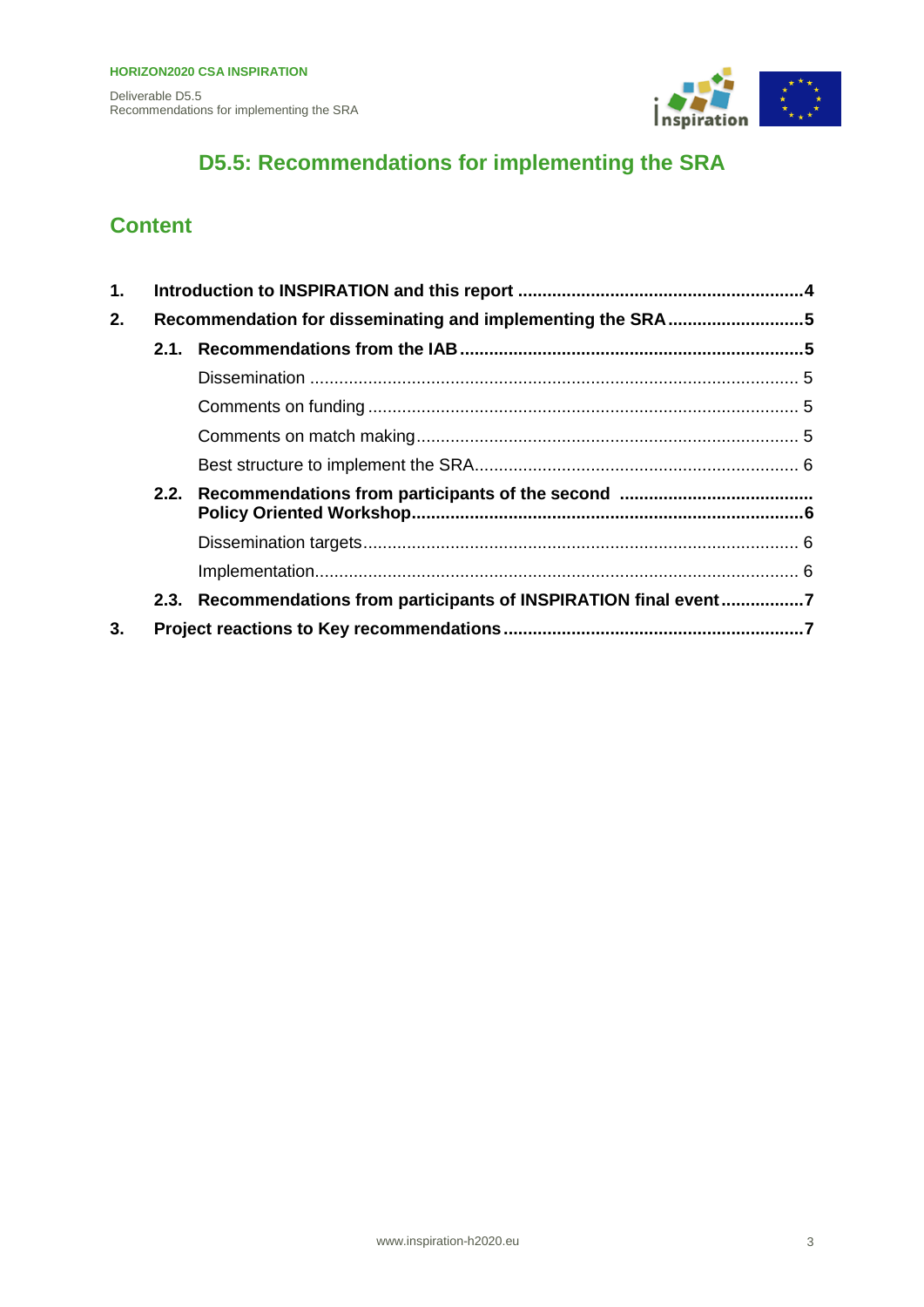

## <span id="page-3-0"></span>**1. Introduction to INSPIRATION and this report**

The aim of the EC H2020 co-funded coordination and support action INSPIRATION has been to adopt a demand-driven approach to establish a Strategic Research Agenda (SRA) for land use, land-use changes and soil management in the light of societal challenges. The main objectives were:

- **formulating, consulting on and revising an end-user oriented SRA;**
- **scoping out models of implementing the SRA;**
- **preparing a network of public and private funding institutions willing to commonly fund the execution of the SRA.**

INSPIRATION's methodology, based on a bottom-up multi-stakeholder, multi-national and interdisciplinary approach, covered the diversity of land and soil stakeholders (public bodies, business, science, society and research funders). The interface to engage with all stakeholders was a National Focal Point (NFP) in each of the 17 European countries involved in INSPIRATION. In the first year of the project, which started in March 2015, the NFPs have organized interviews and workshops. They engaged with more than 500 national key stakeholders across the various soil and land management fields to identify national research and innovation (R&I) needs. In the second project phase, as result of an intensive stakeholder engagement process, trans-national clustered thematic topics were identified. In the third phase, these topics were revised and presented as INSPIRATION Strategic Research Agenda in the final project conference in December 2017 (for details of the process see Bartke et al. 2018<sup>1</sup> – the SRA is accessible at [www.inspiration-agenda.eu](http://www.inspiration-agenda.eu/)).

Learn more about the INSPIRATION coordination and support action on the project's website: **www.inspiration-h2020.eu** and follow us on twitter: **@inspiration4eu**.

A cross-country and cross-discipline dialogue has been initiated among user communities, funding bodies and scientific communities in Europe to facilitate implementation of the SRA. This deliverable relates to INSPIRATION Work Package 5 "International Dissemination and Communication", which includes collecting advice from policy-makers and the International Advisory Board (IAB). This deliverable reports on the recommendations from the Second Policy Oriented Workshop and from the IAB on the best ways to implement the SRA.

This report summarizes recommendations by:

- IAB members collected during their meeting held in Brussels in December 2017;
- by participants of the second policy oriented workshop [\(http://www.inspiration](http://www.inspiration-h2020.eu/page/policy-oriented-workshops)[h2020.eu/page/policy-oriented-workshops\)](http://www.inspiration-h2020.eu/page/policy-oriented-workshops) held in July 2017 to brief main policymakers and the IAB about the SRA;
- by participants of the INSPIRATION final conference held in Brussels in December 2017.

<sup>1</sup> Bartke, S., S. Boekhold, J. Brils, D. Grimski, U. Ferber, J. Gorgon, V. Guerin, F. Makeschin, L. Maring, C.P. Nathanail, J. Villeneuve, J. Zeyer, C. Schröter-Schlaack (2018), Soil and land management in Europe: Lessons learned from INSPIRATION bottom-up strategic research agenda setting, *Science of the Total Environment* 622-623, pp. 1408-1416, doi: 10.1016/j.scitotenv.2017.11.335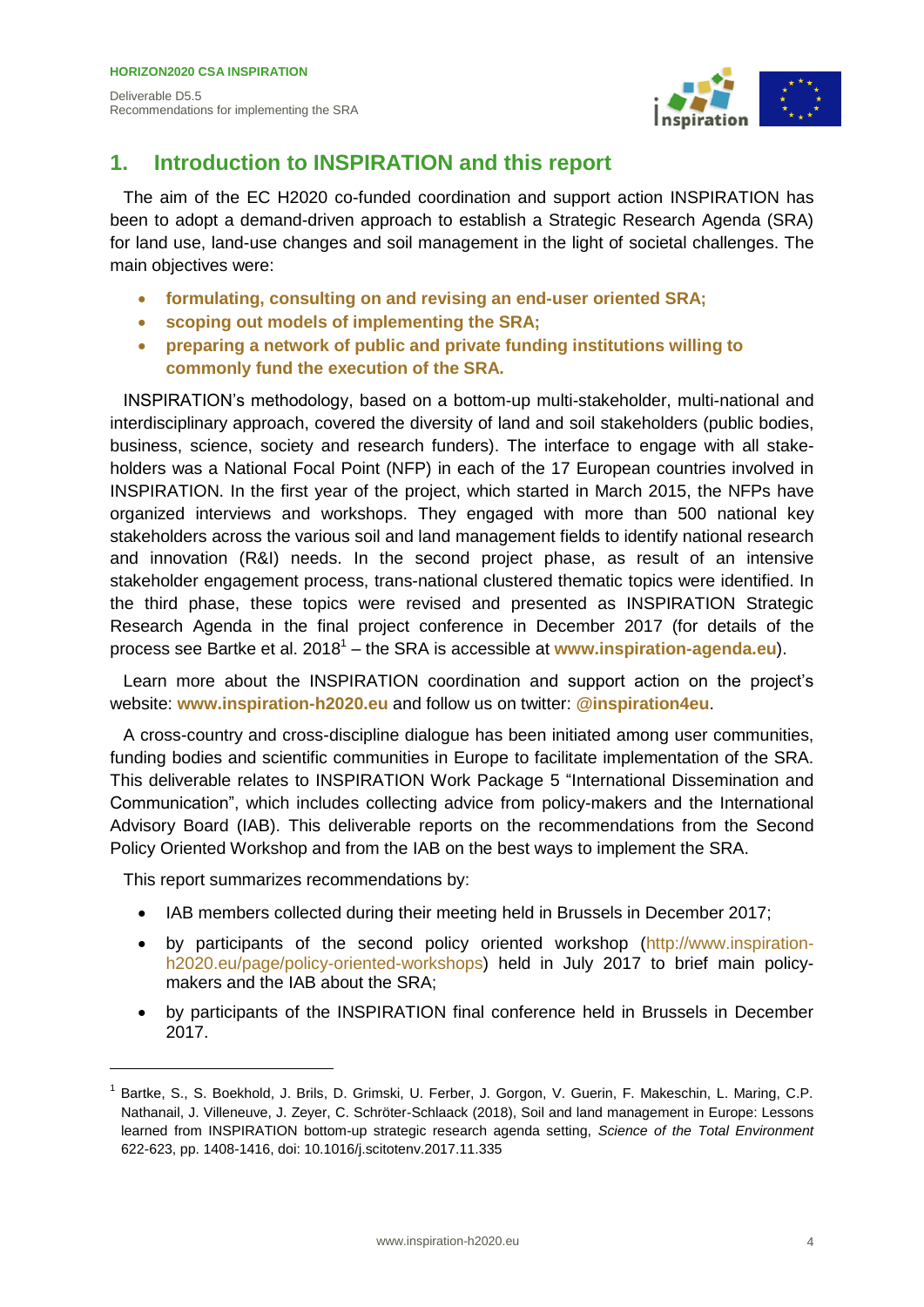

## <span id="page-4-0"></span>**2. Recommendation for disseminating and implementing the SRA**

#### <span id="page-4-1"></span>**2.1. Recommendations from the IAB**

#### <span id="page-4-2"></span>*Dissemination*

Some specific dissemination actions shall be organised in order to maximize the uptake of the results by key target stakeholders.

More dissemination, marketing and advertisement of the results of INSPIRATION is needed. This would include re-advertisement to the relevant ministries and research networks in each of the participating countries, including EU institutions and EU initiatives focused on reaching the needed critical mass required by the INSPIRATION SRA. This may go beyond those organizations, originally involved in the former research needs assessment.

Some policy briefings are needed. The structure of such briefings can vary somewhat. However, a basic structure of 'summary of issue --> proposed solution --> background and rationale' should be present.

#### <span id="page-4-3"></span>*Comments on funding*

Whilst there is broad recognition of the fact that effective land management is essential to improve the quality and sustainability of our soils, the diversity of land management systems and approaches in Europe make it difficult to pin down effective land management measures and identify clear funding priorities. Land management is above all a policy and governance issue.

Use the capacity of private capital to finance the SRA research topics.

Implementation must be organized over the long term.

#### <span id="page-4-4"></span>*Comments on match making*

The IAB encourages the Core Group and National Focal Points of INSPIRATION to continue the matchmaking efforts at the European and national/regional level on high priority research areas as outlined in the SRA.

For future matchmaking events, the IAB recommends:

- i) to allocate enough time (1 to 1.5 hours) per research topics,
- ii) to do some bilateral preparation work,
- iii) to circulate materials in advance of the matchmaking event (a brief SRA summary, the meeting purpose and goals of the matchmaking to ensure a common understanding of the SRA and the matchmaking exercise).
- iv) A good start of one session could be 'who needs co-funding'.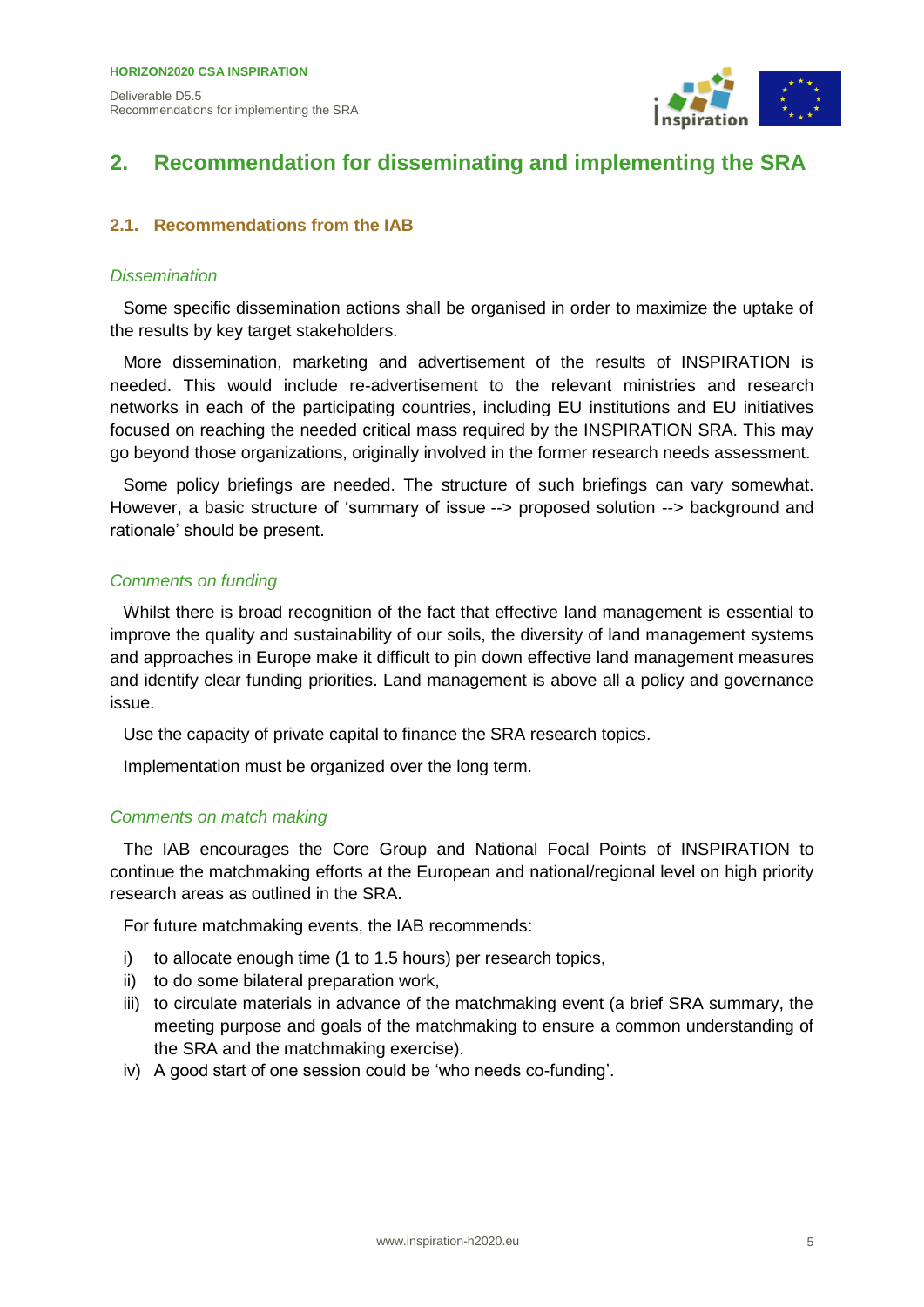

#### <span id="page-5-0"></span>*Best structure to implement the SRA*

Upon completion of the INSPIRATION project, the IAB recommends that a dedicated office to support future researcher-funder-user matchmaking be set up in order to sustain the SRA implementation in different R&I programmes. Lack of money is not always the only problem; lack of clever ideas and capacity to work them out into projects also hamper progress. A dedicated office would support both matchmaking and the capture of new ideas. When conceptualizing such a network unit/office, ideally, the valuable institutional and social capital, which has been established over the project lifetime ought to be taken in to account.

#### <span id="page-5-1"></span>**2.2. Recommendations from participants of the second Policy Oriented Workshop**

All institutions, networks and individual persons who have been in contact by INSPIRATION (at the different levels – regional, national, European and international) should be informed about the results of the project and in particular of the SRA and the recommendations for its implementation.

#### <span id="page-5-2"></span>*Dissemination targets*

INSPIRATION must share its results with the UN agencies and have exchange of knowledge at the higher levels.

There is a need to involve/informed other/all EC divisions related to soil / land use (*e.g*. DG Env, DG Agri, DG Regio, DG Climate).

#### <span id="page-5-3"></span>*Implementation*

Ad hoc concrete implementation potentials shall be pursued:

- Link INSPIRATION and SNOWMAN network for definition of joint future steps;
- INSPIRATION outputs will be disseminated throughout parties responsible for drafting the next FORMAS programme (dealing with Climate, Sustainable Spatial planning and built environment, Food, Circular and bio-based economy);
- There are connections between JPI Water SRA and INSPIRATION SRA. Matchmaking needs to be further undertaken to define common interests and set actions;
- Linking FACCE JPI and INSPIRATION is recommended as soil is important to both;
- INSPIRATION SRA is important contribution to shaping DG Research activities.

Important statements:

- Synergies should be promoted among various RDI funders including specific programmes. National research programs could be encouraged to leverage the effect of their national funding by co-funding (Examples of the JPIs);
- There is a huge demand across all stakeholders levels for applied research<sup>2</sup>;
- New innovative solutions for funding, to encourage flexibility, are needed.

<sup>&</sup>lt;sup>2</sup> See for example the EC (2017): LAB – FAB – APP — Investing in the European future we want, Luxemburg: Publications Office European Union, doi:10.2777/47735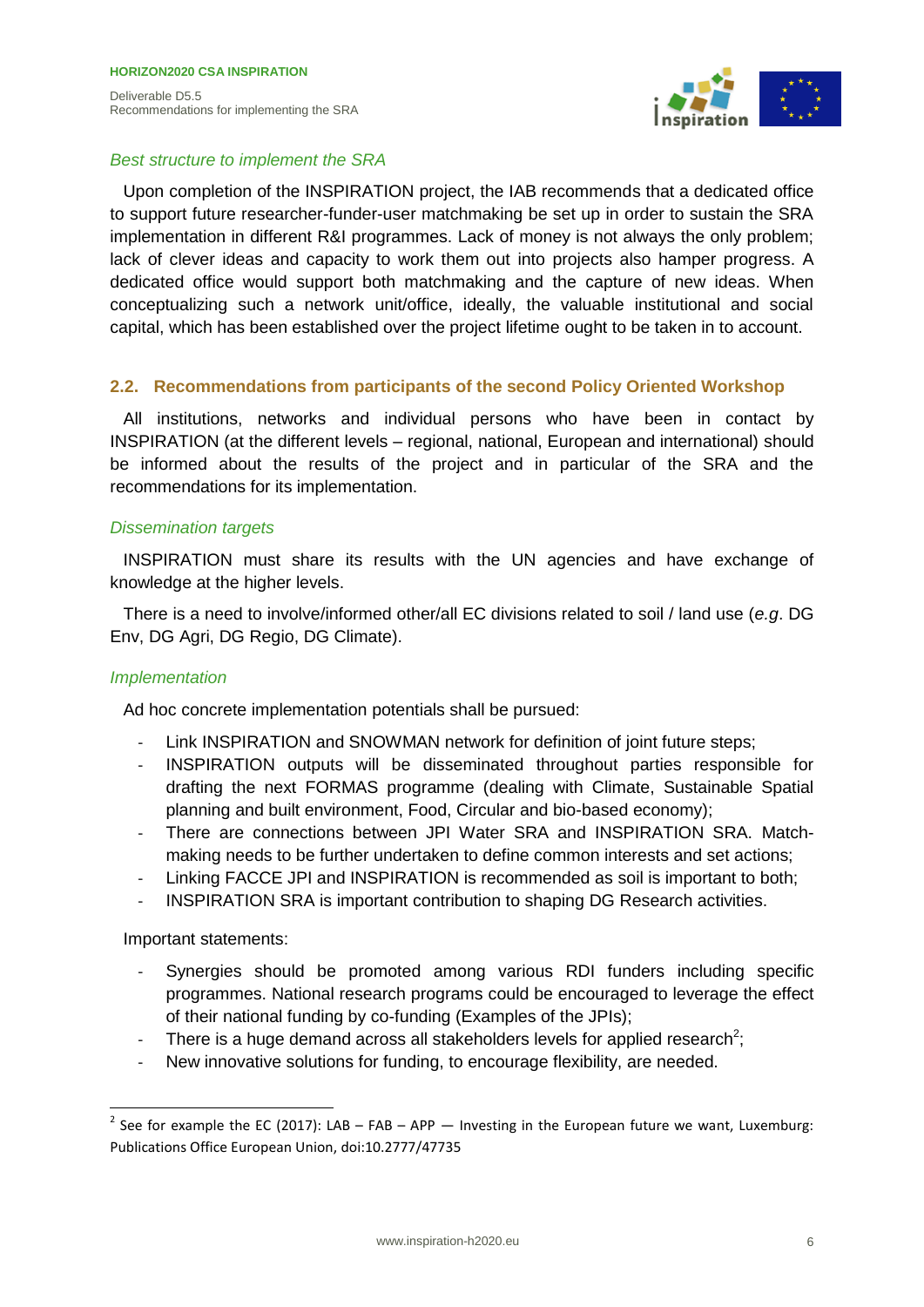

#### <span id="page-6-0"></span>**2.3. Recommendations from participants of INSPIRATION final event**

At the final event in Brussels in December 2017, the general reaction to the presented project outcomes was positive. Participants of the event stressed the importance to share broadly information about the bottom-up approach applied in INSPIRATION.

### <span id="page-6-1"></span>**3. Project reactions to Key recommendations**

The following table summarizes how the project Core Group envisions to react to the key recommendations.

| <b>Key recommendations</b>                                                                                                            | <b>Project reactions</b>                                                                                                                                                                                                                                                                                                                                                             |
|---------------------------------------------------------------------------------------------------------------------------------------|--------------------------------------------------------------------------------------------------------------------------------------------------------------------------------------------------------------------------------------------------------------------------------------------------------------------------------------------------------------------------------------|
| Exchange and collaboration between<br><b>INSPIRATION and SNOWMAN</b><br>networks, the JPIs and national<br>funders must be encouraged | Match making at national level and EU will continue after the<br>end of the project for at least 18 months. Based on initiation<br>of the coordinator, all NFPs support a voluntary continuation<br>of matchmaking as National Contacts - see www.inspiation-<br>agenda.eu                                                                                                           |
| <b>Broader dissemination</b>                                                                                                          | Each partner will communicate towards the end of the project<br>and try to expand the target audience                                                                                                                                                                                                                                                                                |
| Dissemination through Policy Briefs,<br>which respect a certain structure                                                             | The Briefing Notes currently prepared by INSPIRATION meet<br>the formulated requirements - these are available via the<br>project website                                                                                                                                                                                                                                            |
| Use capacity of private capital to co-<br>fund the SRA implementation.                                                                | The National Contacts will be reminded to consider the<br>potential and capacity of private sector funds.                                                                                                                                                                                                                                                                            |
| Implementation must be organized in<br>the long term.                                                                                 | The coordinator and partners are looking to a continuation of<br>their efforts. However, in long term substantial funding for<br>these efforts will be needed.                                                                                                                                                                                                                       |
| Continue the matchmaking efforts at<br>the European and National/Regional                                                             | Match making at national and trans-national levels will<br>continue for 18 months (see first reaction above).                                                                                                                                                                                                                                                                        |
| level.                                                                                                                                | An European funders match-making event will be organised<br>in spring 2018 by the Coordinator and SNOWMAN network.                                                                                                                                                                                                                                                                   |
| Dedicated office to support future<br>researcher-funder-user matchmaking<br>in order to sustain the SRA<br>implementation.            | Several option are considered:<br>A network for National Contacts will be set up after the<br>end of the project for 18 months to continue match<br>making of national funders (in kind with virtual office at<br>www.inspiration-agenda.eu)<br>A new CSA will be discussed<br>A new network of funders may emerge, which can<br>support a supporting office                         |
| Sharing the bottom-up process.                                                                                                        | A peer reviewed article was published in 2018 in Science of<br>the Total Environment (Bartke et al. 2018) - further scientific<br>contributions have been prepared. - The websites and a<br>foreseen webinar will explain the approach in a more popular<br>scientific format. National Contacts will be asked to present<br>the approach in their national arenas where meaningful. |